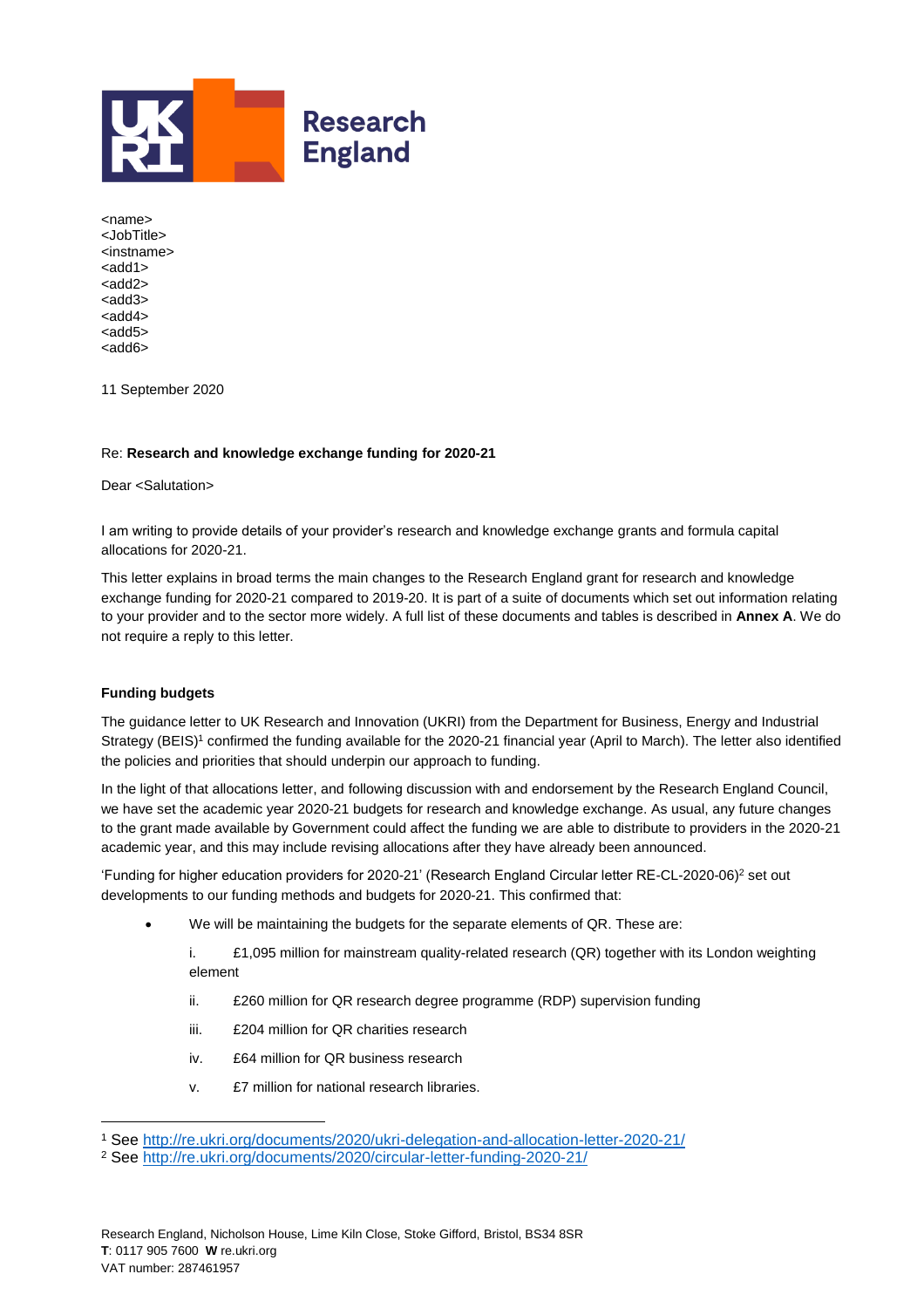

- We have been allocated a further £107 million from the National Productivity Investment Fund, a UKRIwide funding budget. We will allocate £97 million of this in proportion to mainstream QR (including London weighting), and £10 million in proportion to QR business research funding.
- Last year Government announced its commitment to increase knowledge exchange funding to £250 million in AY 2020-21. The total recurrent formula allocations for knowledge exchange in 2020-21 allocated through the Higher Education Innovation Fund (HEIF) has increased to £230 million. This total includes £47 million which is provided from the Office for Students' (OfS) teaching grant to support student and teaching elements of knowledge exchange through HEIF.

Allocations for the Strategic Priorities Fund (SPF) and the Global Challenges Research Fund (GCRF) will be announced at a later date.

## **Accelerated QR Funding**

In May 2020, as part of a range of measures by the Government to protect the higher education sector from the impact of the current pandemic, Research England brought forward £100 million of quality-related research (QR) funding to eligible providers from AY 2020-21 into AY 2019-20. This was announced in the Circular Letter 'Notice of Accelerated Quality-related Research (QR) Funding - Confirmation of Allocation' (RE-CL-2020-05). For providers this represented an extra £100 million in AY 2019-20. Research England's grant allocation for FY 2020-21 has taken this into account and the Accelerated QR funding was therefore a one-off additional allocation of £100 million in AY 2019-20 in addition to the allocations announced in Research England Circular letter RE-CL-2020-06.

## **2020-21 Recurrent grant changes for providers**

Providers may have grant changes as a result of the developments described above. In addition, providers may also see changes because of:

- Changes, relative to the sector as a whole, to providers' postgraduate research student numbers and research income data. Such changes affect providers' share of the QR allocations for RDP supervision funding and the charities and business elements.
- Changes, relative to the sector as a whole, to providers' HE-BCI survey, HESA Finance record and Knowledge Transfer Partnerships data, which affects their share of knowledge exchange funding.

We wish to provide as much help as we can for providers in understanding their funding outcomes and on the main factors that have led to funding changes. Providers should address any questions on this to [annualfunding@re.ukri.org.](mailto:annualfunding@re.ukri.org)

## **Terms and conditions of funding**

The terms and conditions of funding set out the formal relationship between UKRI and the providers that it funds in relation to funds administered through Research England. The final terms and conditions applicable to funding administered by Research England for the 2020-21 academic year are published on our website. The terms and conditions include those related to provision of data and compliance with governance and data assurance requirements.

## **Further information and requests for changes**

While we do not require a reply to this letter, there may be circumstances in which providers wish to request changes to allocations. We only expect to accept data amendments to correct errors that are widespread, substantial and have a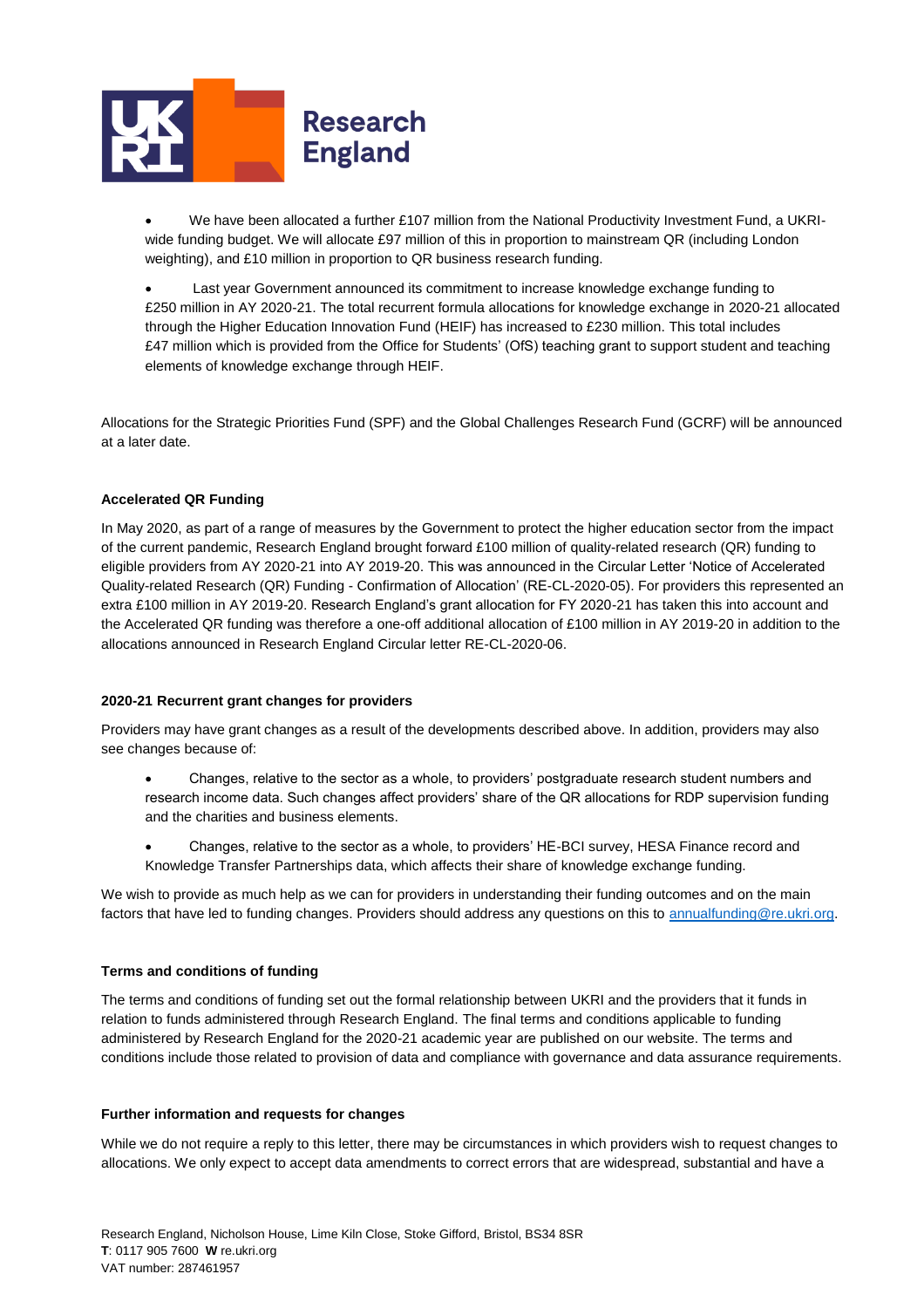

material impact on Research England's use of the data. Providers that wish to request amendments should consult the technical guidance document accompanying this letter.

If you would like informal advice about the effects of any data changes or have any questions about your allocations, please contac[t annualfunding@re.ukri.org.](mailto:annualfunding@re.ukri.org)

**David Sweeney**

**Executive Chair, Research England**